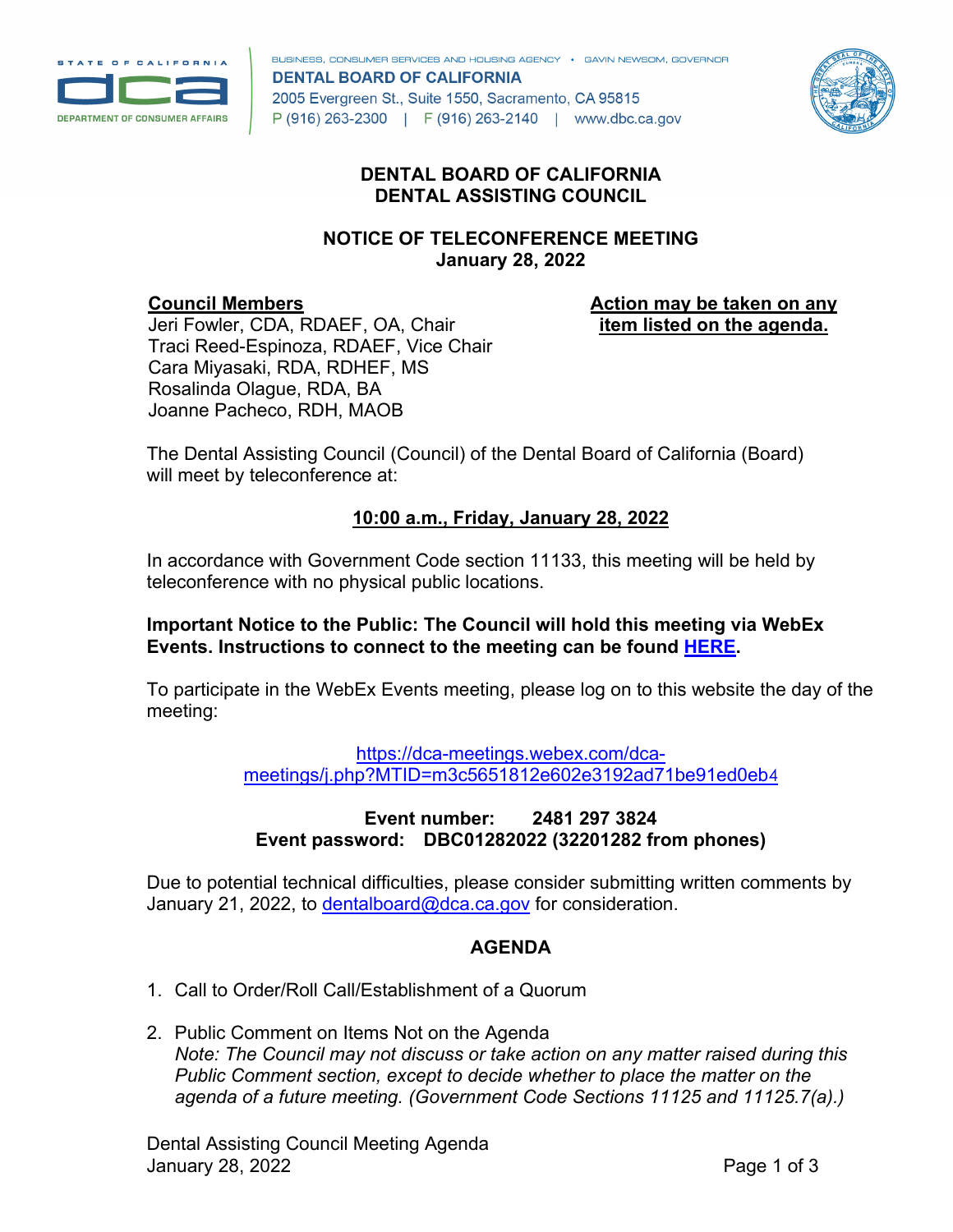- 3. Discussion and Possible Action on November 18, 2021 Meeting Minutes
- 4. Update on Dental Assisting Examination Statistics
	- a. Registered Dental Assistant (RDA) General Written and Law and Ethics **Examinations**
	- b. Registered Dental Assistant in Extended Functions (RDAEF) General Written **Examination**
	- c. Orthodontic Assistant (OA) Written Examination
	- d. Dental Sedation Assistant (DSA) Written Examination
- 5. Update on Dental Assisting Licensing Statistics
	- a. RDA License
	- b. RDAEF License
	- c. OA Permit
	- d. DSA Permit
- 6. Update Regarding RDAEF Licensure Requirements and Administration of New RDAEF Written Examination
- 7. Update on Dental Assisting Educational Program and Course Applications and Re-**Evaluations**
- 8. Discussion and Possible Action Regarding Recommendations of Council Working Group on RDAEF Administration of Local Anesthesia and Nitrous Oxide
- 9. Adjournment

This agenda can be found on the Dental Board of California website at [dbc.ca.gov.](https://dbc.ca.gov) The time and order of agenda items are subject to change at the discretion of the Council Chair and may be taken out of order. In accordance with the Bagley-Keene Open Meeting Act, all meetings of the Council are open to the public.

The meeting will be webcast, provided there are no unforeseen technical difficulties or limitations. To view the webcast, please visit **[thedcapage.wordpress.com/webcasts/](https://thedcapage.wordpress.com/webcasts/)**. The meeting will not be cancelled if webcast is not available. Meeting adjournment may not be webcast if it is the only item that occurs after a closed session.

Government Code section 11125.7 provides the opportunity for the public to address each agenda item during discussion or consideration by the Council prior to the Council taking any action on said item. Members of the public will be provided appropriate opportunities to comment on any issues before the Council, but the Council Chair, at his or her discretion, may apportion available time among those who wish to speak. Individuals may appear before the Council to discuss items not on the agenda; however, the Council can neither discuss nor take official action on these items at the time of the same meeting (Government Code sections 11125, 11125.7(a)).

This meeting is being held via WebEx Events. The meeting is accessible to the physically disabled. A person who needs a disability-related accommodation or